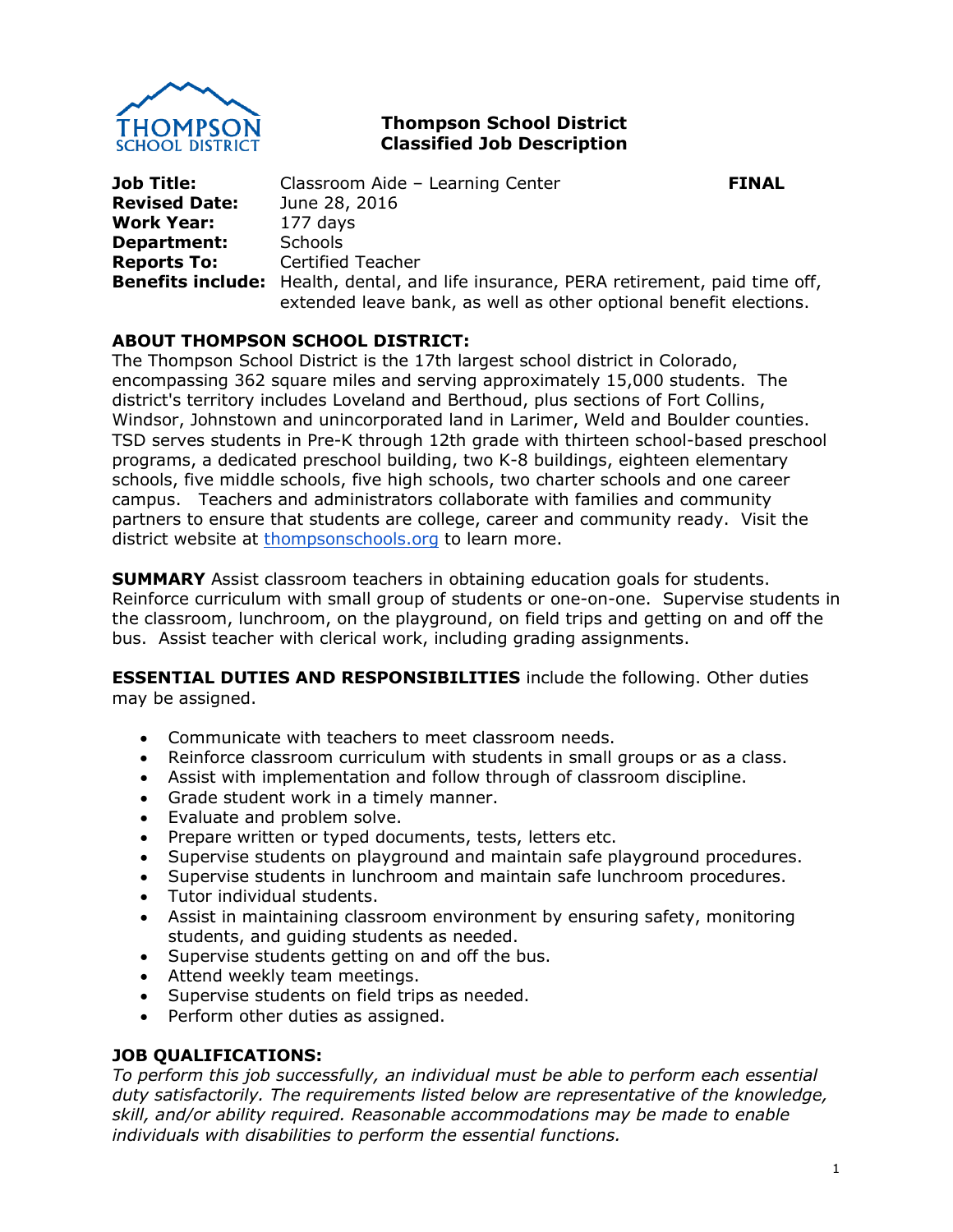### *KNOWLEDGE, SKILLS, and ABILITY:*

- Good language and communication skills.
- Strong interpersonal skills.
- Proficient reading, writing and math skills.
- Basic microcomputer skills preferred. Knowledge of child development and behavioral management preferred.

**SUPERVISION/TECHNICAL RESPONSIBILITY** Supervises and monitors students in various school settings. Spends up to 50% of time supervising students. Acts as a resource for teacher by relieving him/her of clerical work and assisting with classroom activities and for students by reinforcing curriculum.

*EDUCATION AND TRAINING*: High school diploma or equivalent, or equivalent combination of education and experience.

*EXPERIENCE:* 0-2 years of experience in child development, working with children and/or working in a classroom environment.

#### *CERTIFICATES, LICENSES, & REGISTRATIONS:*

None required. CPR and First Aid certifications preferred but not required.

#### *SAFETY TO SELF AND OTHERS*:

- In order to safely perform this position, you must familiarize yourself with the safety rules of your job and participate in all safety training provided by your department. You must wear personal protective equipment whenever required, ask for assistance if the task requires more than one person and, if you're unsure how to perform a task safely, stop and ask your supervisor for instruction before continuing.
- All employees of the District are responsible for maintaining a safe and healthy work place and insuring that safety precautions and practices are followed.
- We expect you to immediately report any unsafe working conditions or safety problems to your supervisor. Until corrective action is taken, be sure that the area or condition is restricted and that cautionary devices, i.e., cones, temporary fencing, floor signs, etc. are in place so that others are not affected or injured.

*The physical demands described below are representative of those that must be met by an employee to successfully perform the essential functions of this job. Reasonable accommodations may be made to enable individuals with disabilities to perform the essential functions.*

*PHYSICAL DEMANDS:* While performing the duties of this job, the employee is regularly required to use hands to finger, handle, or feel; reach with hands and arms; and talk or hear. The employee frequently is required to stand and walk. The employee is occasionally required to sit; stoop, kneel, crouch. The employee must regularly lift and/or move up to 10 pounds and occasionally lift and/or move up to 25 pounds.